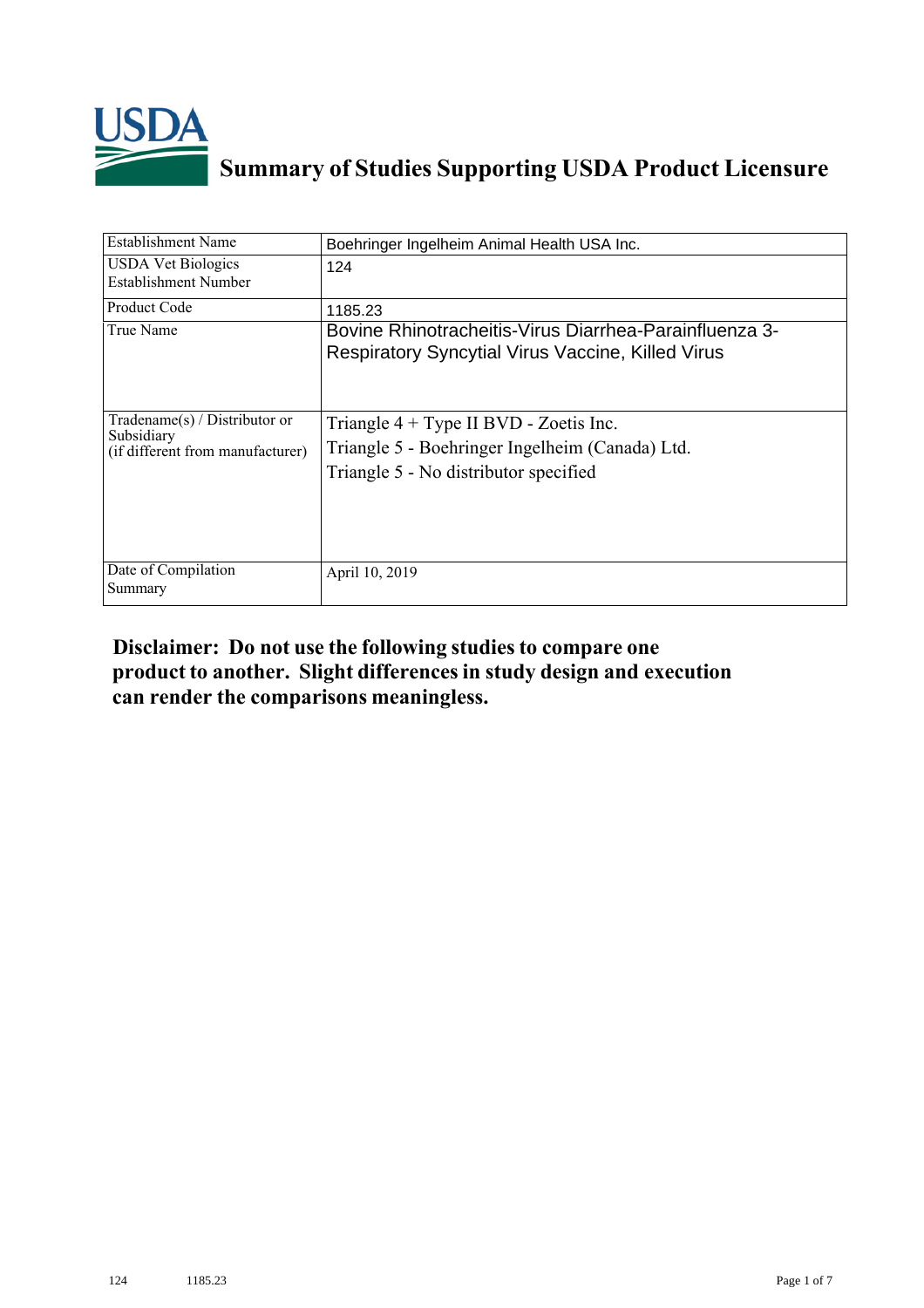| <b>Study Type</b>              | Efficacy                                                                                                                                                                                                                                                                                                                    |
|--------------------------------|-----------------------------------------------------------------------------------------------------------------------------------------------------------------------------------------------------------------------------------------------------------------------------------------------------------------------------|
| <b>Pertaining to</b>           | Bovine Virus Diarrhea (BVD)                                                                                                                                                                                                                                                                                                 |
| <b>Study Purpose</b>           | Demonstration of efficacy against BVD Type 1 (respiratory                                                                                                                                                                                                                                                                   |
|                                | disease)                                                                                                                                                                                                                                                                                                                    |
| <b>Product Administration</b>  |                                                                                                                                                                                                                                                                                                                             |
| <b>Study Animals</b>           | Bovine                                                                                                                                                                                                                                                                                                                      |
| <b>Challenge Description</b>   | BVD isolate NY-1, Type 1b                                                                                                                                                                                                                                                                                                   |
| <b>Interval observed after</b> |                                                                                                                                                                                                                                                                                                                             |
| challenge                      |                                                                                                                                                                                                                                                                                                                             |
| <b>Results</b>                 | Study data were evaluated by USDA-APHIS prior to product<br>licensure and met regulatory standards for acceptance at the time<br>of submission. No data are published because this study was<br>submitted to USDA-APHIS prior to January 1, 2007, and APHIS<br>only requires publication of data submitted after that date. |
| <b>USDA Approval Date</b>      | November 20, 1996                                                                                                                                                                                                                                                                                                           |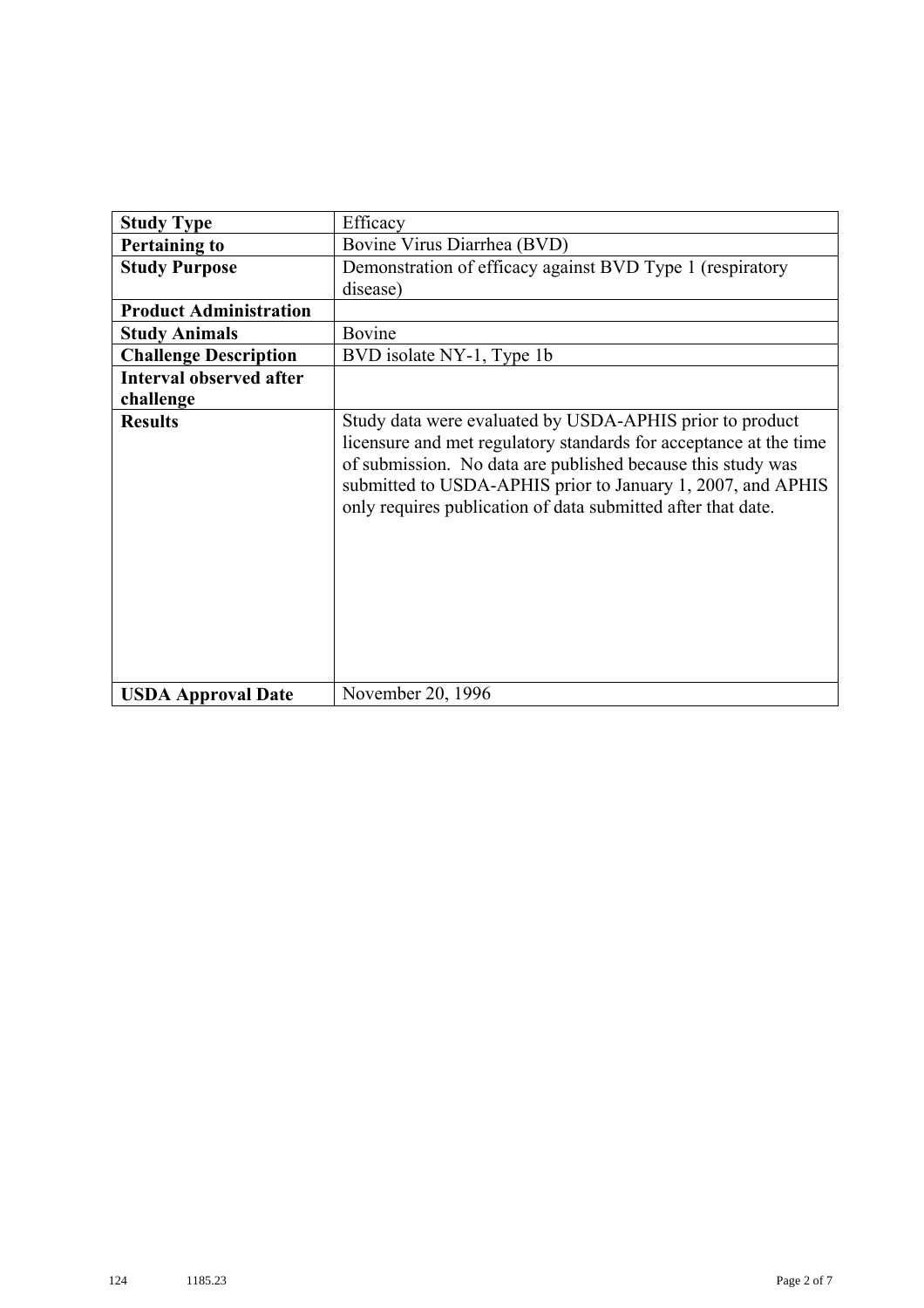| <b>Study Type</b>              | Efficacy                                                                                                                                                                                                                                                                                                                    |
|--------------------------------|-----------------------------------------------------------------------------------------------------------------------------------------------------------------------------------------------------------------------------------------------------------------------------------------------------------------------------|
| <b>Pertaining to</b>           | Bovine Virus Diarrhea (BVD)                                                                                                                                                                                                                                                                                                 |
| <b>Study Purpose</b>           | Demonstration of efficacy against BVD Type 2 (respiratory                                                                                                                                                                                                                                                                   |
|                                | disease)                                                                                                                                                                                                                                                                                                                    |
| <b>Product Administration</b>  |                                                                                                                                                                                                                                                                                                                             |
| <b>Study Animals</b>           | Bovine                                                                                                                                                                                                                                                                                                                      |
| <b>Challenge Description</b>   | BVD strain IAF 103/BT-4A-2, Type 2a                                                                                                                                                                                                                                                                                         |
| <b>Interval observed after</b> |                                                                                                                                                                                                                                                                                                                             |
| challenge                      |                                                                                                                                                                                                                                                                                                                             |
| <b>Results</b>                 | Study data were evaluated by USDA-APHIS prior to product<br>licensure and met regulatory standards for acceptance at the time<br>of submission. No data are published because this study was<br>submitted to USDA-APHIS prior to January 1, 2007, and APHIS<br>only requires publication of data submitted after that date. |
| <b>USDA Approval Date</b>      | July 14, 2003                                                                                                                                                                                                                                                                                                               |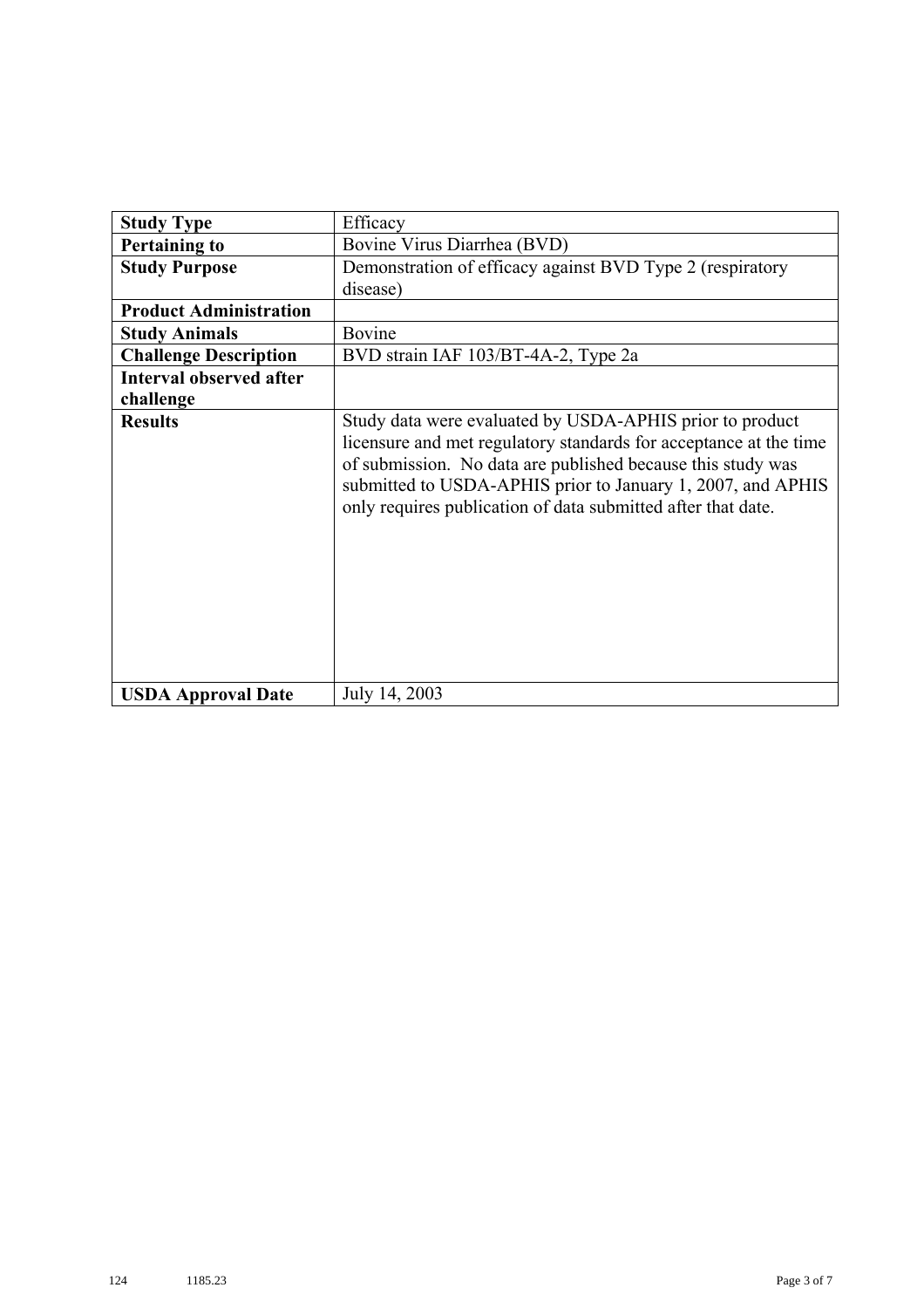| <b>Study Type</b>              | Efficacy                                                                                                                                                                                      |
|--------------------------------|-----------------------------------------------------------------------------------------------------------------------------------------------------------------------------------------------|
| <b>Pertaining to</b>           | Infectious Bovine Rhinotracheitis (IBR)                                                                                                                                                       |
| <b>Study Purpose</b>           | Demonstration of efficacy against IBR (respiratory disease)                                                                                                                                   |
| <b>Product Administration</b>  |                                                                                                                                                                                               |
| <b>Study Animals</b>           | Bovine                                                                                                                                                                                        |
| <b>Challenge Description</b>   |                                                                                                                                                                                               |
| <b>Interval observed after</b> |                                                                                                                                                                                               |
| challenge                      |                                                                                                                                                                                               |
| <b>Results</b>                 | Study data were evaluated by USDA-APHIS prior to product<br>licensure and met regulatory standards for acceptance at the time of<br>submission. Study data, however, are no longer available. |
| <b>USDA Approval Date</b>      | November 20, 1996                                                                                                                                                                             |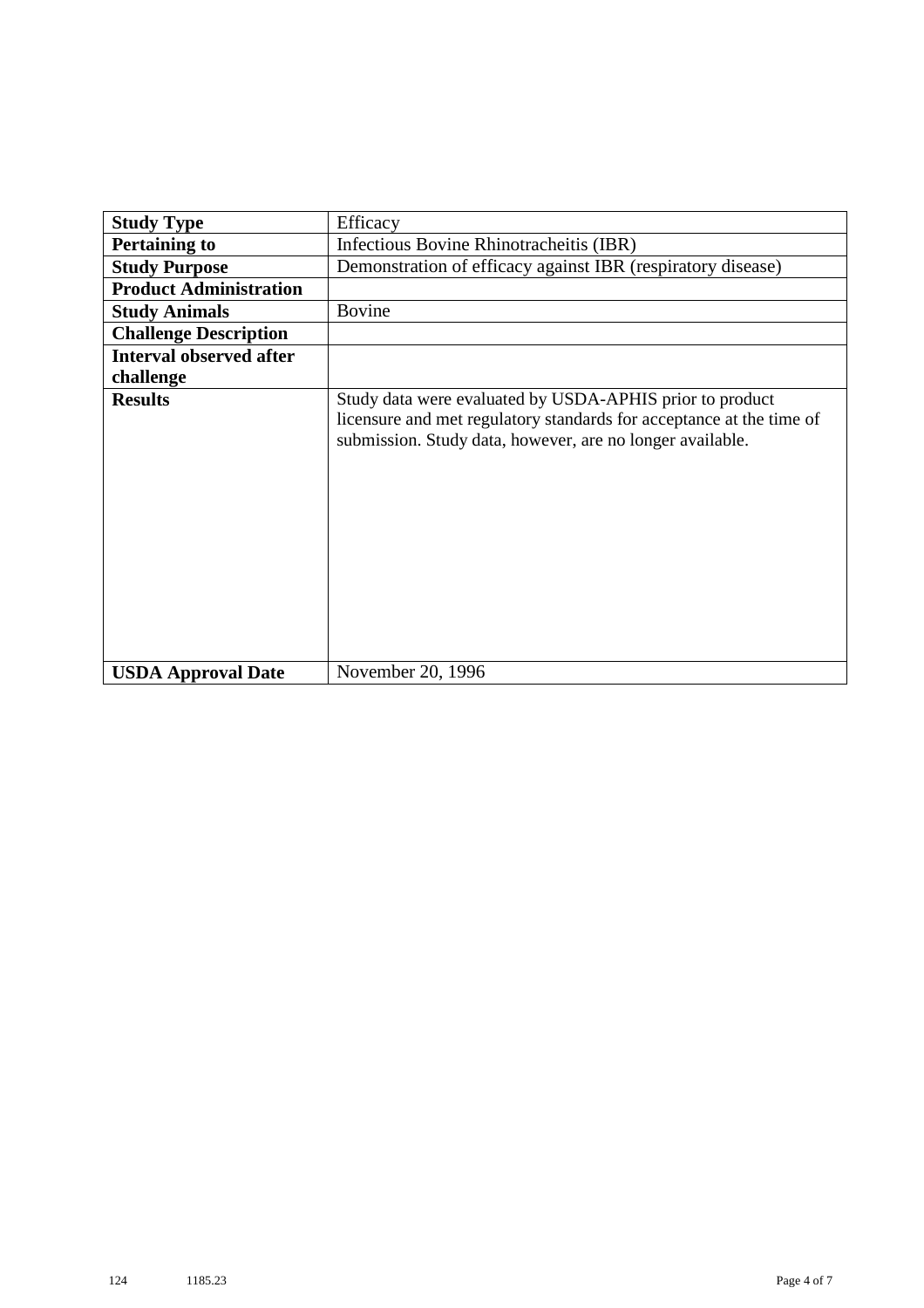| <b>Study Type</b>              | Efficacy                                                                                                                                                                                      |
|--------------------------------|-----------------------------------------------------------------------------------------------------------------------------------------------------------------------------------------------|
| <b>Pertaining to</b>           | Bovine Parainfluenza Type 3 (PI <sub>3</sub> )                                                                                                                                                |
| <b>Study Purpose</b>           | Demonstration of efficacy against PI <sub>3</sub>                                                                                                                                             |
| <b>Product Administration</b>  |                                                                                                                                                                                               |
| <b>Study Animals</b>           | <b>Bovine</b>                                                                                                                                                                                 |
| <b>Challenge Description</b>   |                                                                                                                                                                                               |
| <b>Interval observed after</b> |                                                                                                                                                                                               |
| challenge                      |                                                                                                                                                                                               |
| <b>Results</b>                 | Study data were evaluated by USDA-APHIS prior to product<br>licensure and met regulatory standards for acceptance at the time<br>of submission. Study data, however, are no longer available. |
| <b>USDA Approval Date</b>      | November 20, 1996                                                                                                                                                                             |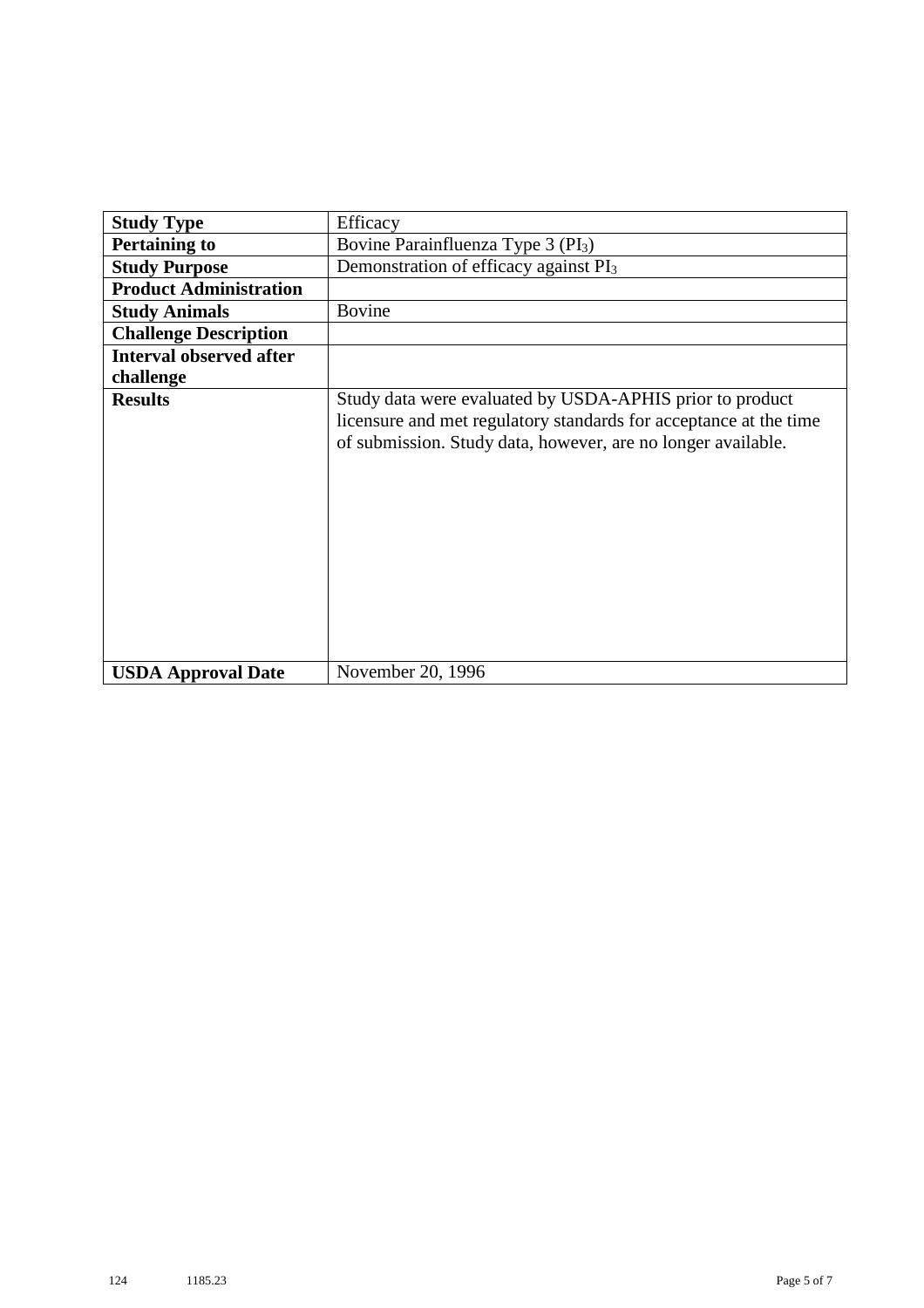| <b>Study Type</b>              | Efficacy                                                                                                                                                                                                                                                                                                                    |
|--------------------------------|-----------------------------------------------------------------------------------------------------------------------------------------------------------------------------------------------------------------------------------------------------------------------------------------------------------------------------|
| <b>Pertaining to</b>           | <b>Bovine Respiratory Syncytial Virus (BRSV)</b>                                                                                                                                                                                                                                                                            |
| <b>Study Purpose</b>           | Demonstration of efficacy against BRSV                                                                                                                                                                                                                                                                                      |
| <b>Product Administration</b>  |                                                                                                                                                                                                                                                                                                                             |
| <b>Study Animals</b>           | <b>Bovine</b>                                                                                                                                                                                                                                                                                                               |
| <b>Challenge Description</b>   |                                                                                                                                                                                                                                                                                                                             |
| <b>Interval observed after</b> |                                                                                                                                                                                                                                                                                                                             |
| challenge                      |                                                                                                                                                                                                                                                                                                                             |
| <b>Results</b>                 | Study data were evaluated by USDA-APHIS prior to product<br>licensure and met regulatory standards for acceptance at the time<br>of submission. No data are published because this study was<br>submitted to USDA-APHIS prior to January 1, 2007, and APHIS<br>only requires publication of data submitted after that date. |
| <b>USDA Approval Date</b>      | September 7, 1999                                                                                                                                                                                                                                                                                                           |